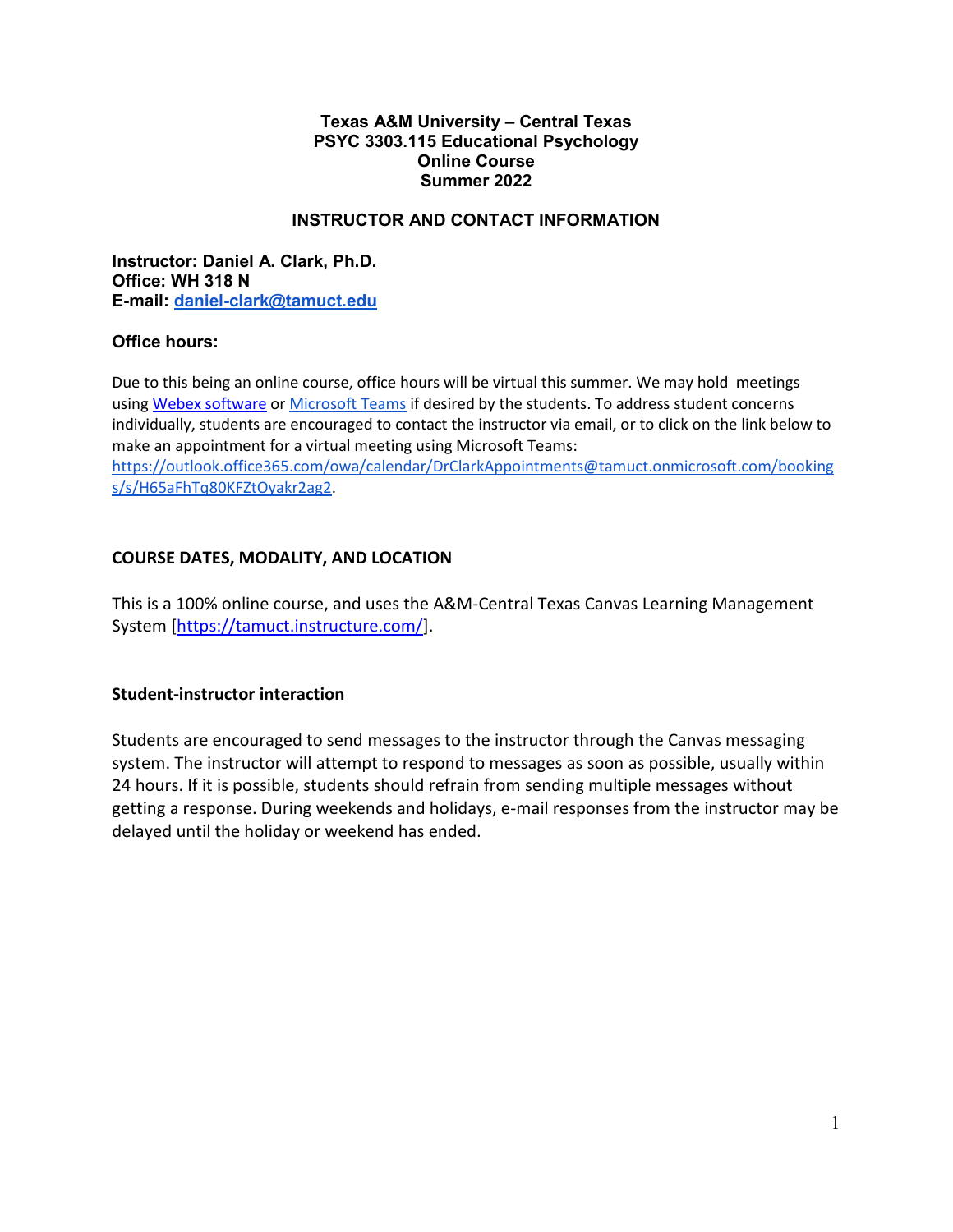# **Emergency Warning System for Texas A&M University-Central Texas**

**SAFEZONE. SafeZone provides a public safety application that gives you the ability to call for help with the push of a button. It also provides Texas A&M University-Central Texas the ability to communicate emergency information quickly via push notifications, email, and text messages. All students automatically receive email and text messages via their myCT accounts.**

**Downloading SafeZone allows access to push notifications and enables you to connect directly for help through the app.**

**You can download SafeZone from the app store and use your myCT credentials to log in. If you would like more information, you can visit th[e](http://www.safezoneapp.com/) [SafeZone](http://www.safezoneapp.com/) website [www.safezoneapp.com].**

**To register SafeZone on your phone, please follow these 3 easy steps***:* 

- 1. **Download the SafeZone App from your phone store using the link below:**
	- **[iPhone/iPad:](https://apps.apple.com/app/safezone/id533054756) [https://apps.apple.com/app/safezone/id533054756]**
	- **[Android Phone / Tablet](https://play.google.com/store/apps/details?id=com.criticalarc.safezoneapp)**

**[https://play.google.com/store/apps/details?id=com.criticalarc.safezoneapp]**

2. **Launch the app and enter your myCT email address (e.g. {name}@tamuct.edu)**

**Complete your profile and accept the terms of service**

# **COURSE INFORMATION Required textbooks**:

Woolfolk, A. (2010). *Educational Psychology* (13<sup>th</sup> ed.). Boston, MA: Pearson. (ISBN: 978-0-13-354992-8)

Brown, P.C., Roediger, H.L. III, McDaniel, M.A. (2014). *Make it Stick: The Science of Successful Learning.* Cambridge, MA: Belknap Press. (ISBN: 978-0674729018)

**Catalog course description**: A survey of human cognition and information processing, including perception, attention, memory, reasoning, and problem solving. Also included are the experimental methods and current theories of human cognition. Prerequisites: PSY 101 or approval of School Director.

**Learning outcomes (LO):** Upon satisfactory completion of this course, students will:

LO 1. Have content-specific knowledge about the models, research studies, and history of educational psychology.

LO 2. Be able to use accurate terminology to discuss research topics in educational psychology with classmates and the instructor.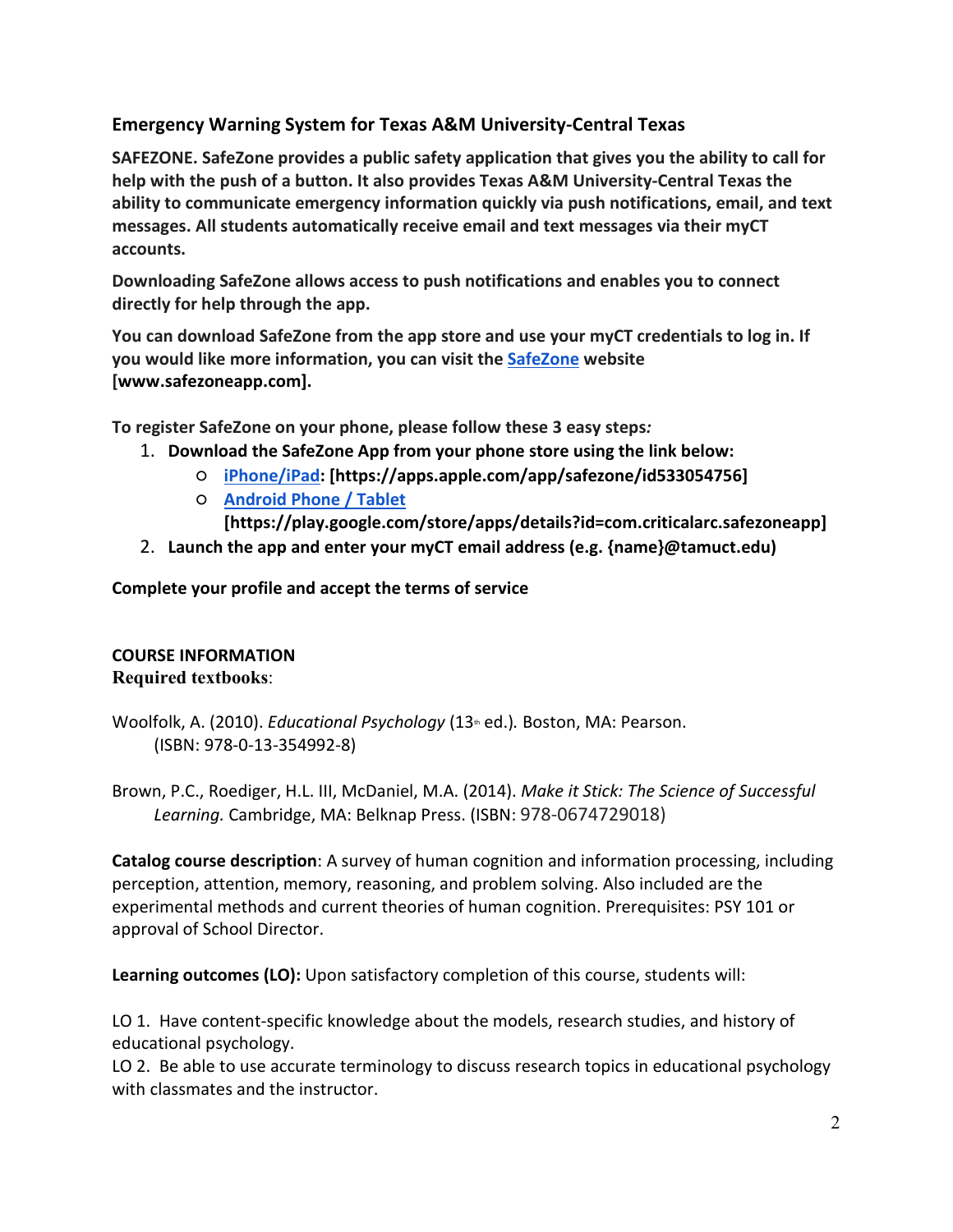LO 3. Have some first-hand experience with analyzing and developing research studies in educational psychology.

#### **Technology Requirements**

This course will use the A&M-Central Texas Instructure Canvas learning management system. Logon to A&M-Central Texas Canvas [https://tamuct.instructure.com].

## **COURSE REQUIREMENTS**

Course Requirements: (include point values for each- not just a percentage)

## *Learning Evaluation Methods*:

Readiness Assessment Tests (RAT) (20%) – Weekly short quizzes (5-10 questions) that are completed individually and are designed to require you to review the material. If RAT quizzes are submitted after the due date, they may receive 70% maximum if they are turned in during the same week. After the week has passed, no credit will be received.

Make it Stick Questions (15%): For each of the tests, you will be reading and answering questions concerning the material in the "Make it Stick" book. These will be assigned towards the beginning of a unit and due the week before the test.

Make it Stick Application Project (20%): This project will include 4 different brief papers. This project involves analyzing your performance as a student and applying techniques from the book to improve your efficiency as a learner.

Exams (30%) – Over the semester, there will be five exams. Each exam will consist of several essays. These exams will stand-alone, the final will not be comprehensive. Exams will not be accepted after the posted due date.

Discussions (15%) - In order to engage with the content, the instructor will periodically post questions for discussion. These discussion posts will not be accepted late.

Final course grades will follow the system below:

**A** = 90.00+ total points, **B** = 80.00-89.99 points, **C** = 70.00-79.99 points, **D =** 62.00-69.99 points, **F** = 61.99 or fewer points

# **Posting of Grades**

Many of the assignments in this course will be graded automatically by Canvas. For assignments and tests that require manual grading (tests, discussions, and projects), the instructor will wholeheartedly attempt to post the students' grades within 7 days of the assignment due date. Also, these assignments will be graded in the order they are received by the instructor.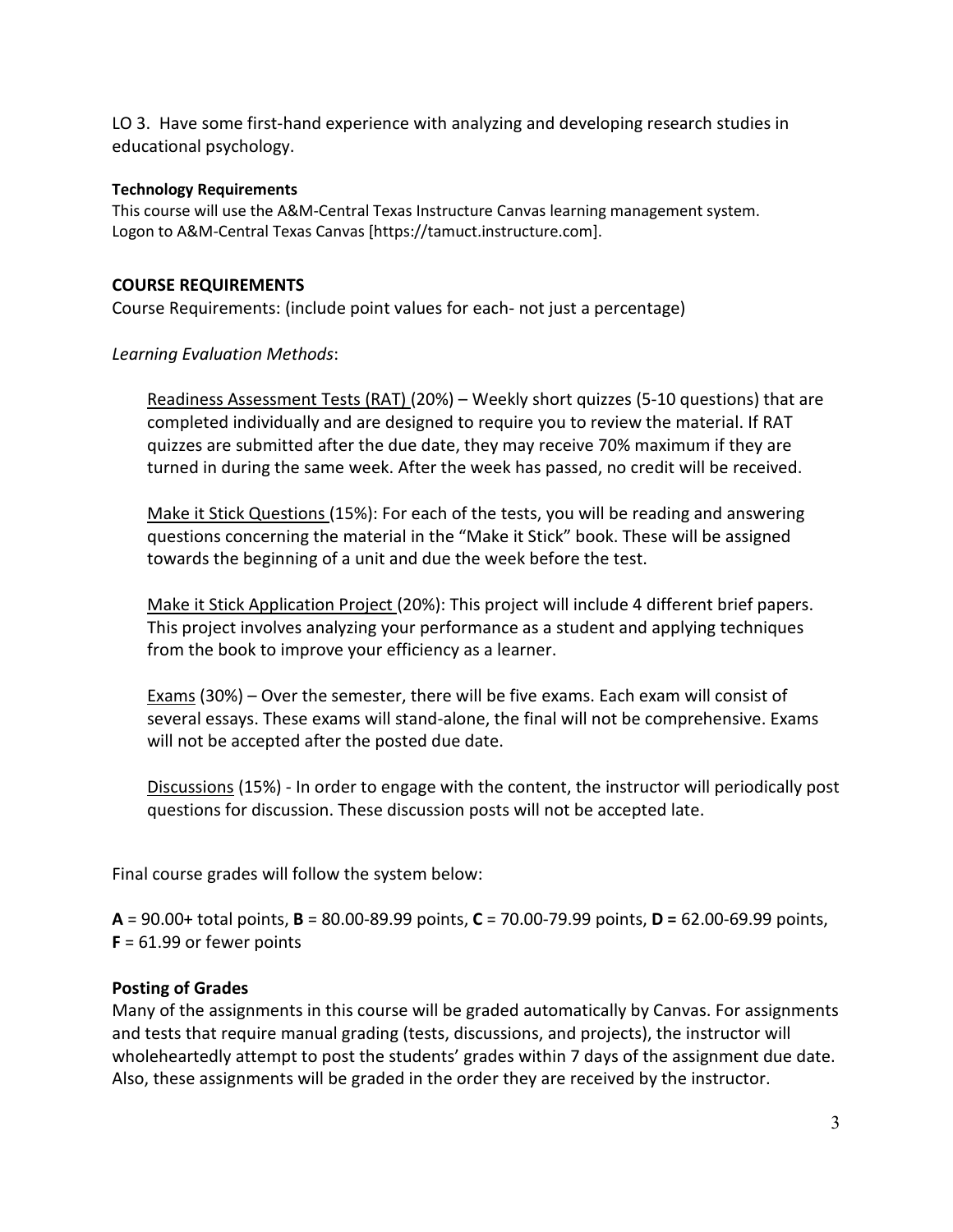## **Grading Policies**

The policies for grading in this course are specific to the different assignments (see above).

#### **Late Work Policy**

The assignments in this course are intended to be completed in a sequential fashion. In the years I have taught this class, I have learned that the worst thing you can do is get behind. But I know it happens. So here is my policy. When work is turned in after the due date, 10% will be deducted per day the assignment is late.

However, there is one caveat. If your assignment is not turned in at the time and date it is due, you need to fill out this short form online **within 24 hours** of the time the assignment was due:[:](https://forms.gle/XWYYsxb9BRHwveW86) [https://forms.gle/XWYYsxb9BRHwveW86.](https://forms.gle/XWYYsxb9BRHwveW86) This form requires you to first identify yourself and the assignment. You may fill out the form for multiple assignments, but only if they are all due on the same day. Next, you will explain to me what prevented you from turning it in on time. You do not have to be super specific, just give me something. Second, tell me when you are planning to turn it in. Third, the form requires you to tell me how you plan on avoiding this problem in the future. If you have answered these questions satisfactorily, I may reduce or remove the late penalty for your grade.

# **COURSE OUTLINE AND CALENDAR See Canvas for the updated Course Calendar**

| <b>Date</b>     | <b>Details</b>                    | <b>Due</b>     |
|-----------------|-----------------------------------|----------------|
| Tue Jun 7, 2022 | <b>Assignment</b><br><b>MIS.1</b> | due by 11:59pm |
|                 | <b>Assignment</b><br><b>RAT.1</b> | due by 11:59pm |
|                 | <b>Assignment</b><br>Who are you? | due by 11:59pm |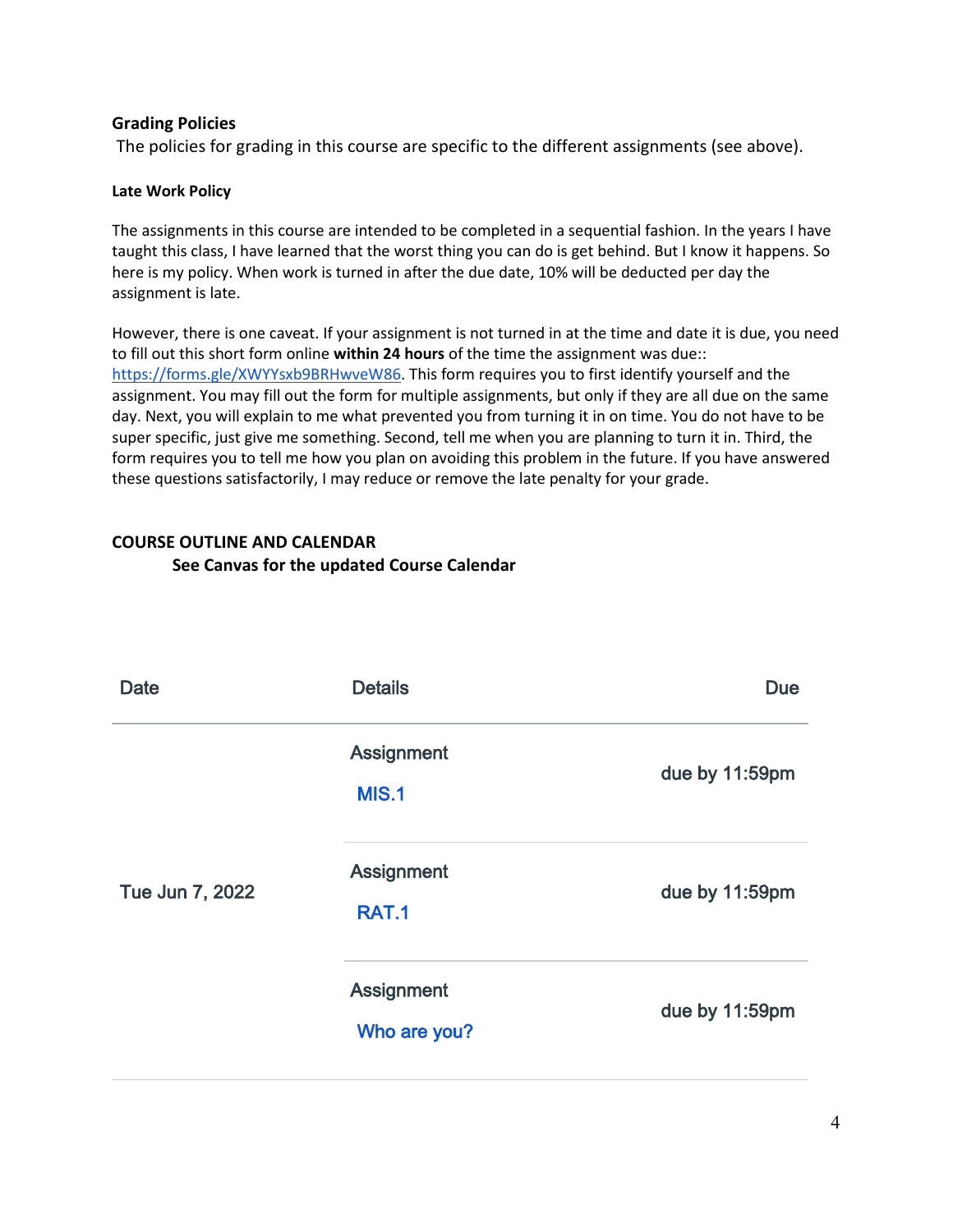|                  | Assignment<br><b>Favorite Age</b>                              | due by 11:59pm |
|------------------|----------------------------------------------------------------|----------------|
| Thu Jun 9, 2022  | <b>Assignment</b><br><b>MIS.2</b>                              | due by 11:59pm |
|                  | <b>Assignment</b><br><b>RAT.2</b>                              | due by 11:59pm |
|                  | Assignment<br><b>Physical Milestones</b><br><b>Discussion</b>  | due by 11:59pm |
|                  | Assignment<br><b>Fitting in Discussion</b>                     | due by 11:59pm |
| Tue Jun 14, 2022 | <b>Assignment</b><br><b>How I Studied</b><br><b>Assignment</b> | due by 11:59pm |
|                  | Assignment<br><b>My Self Concept</b>                           | due by 11:59pm |
|                  | Assignment                                                     | due by 11:59pm |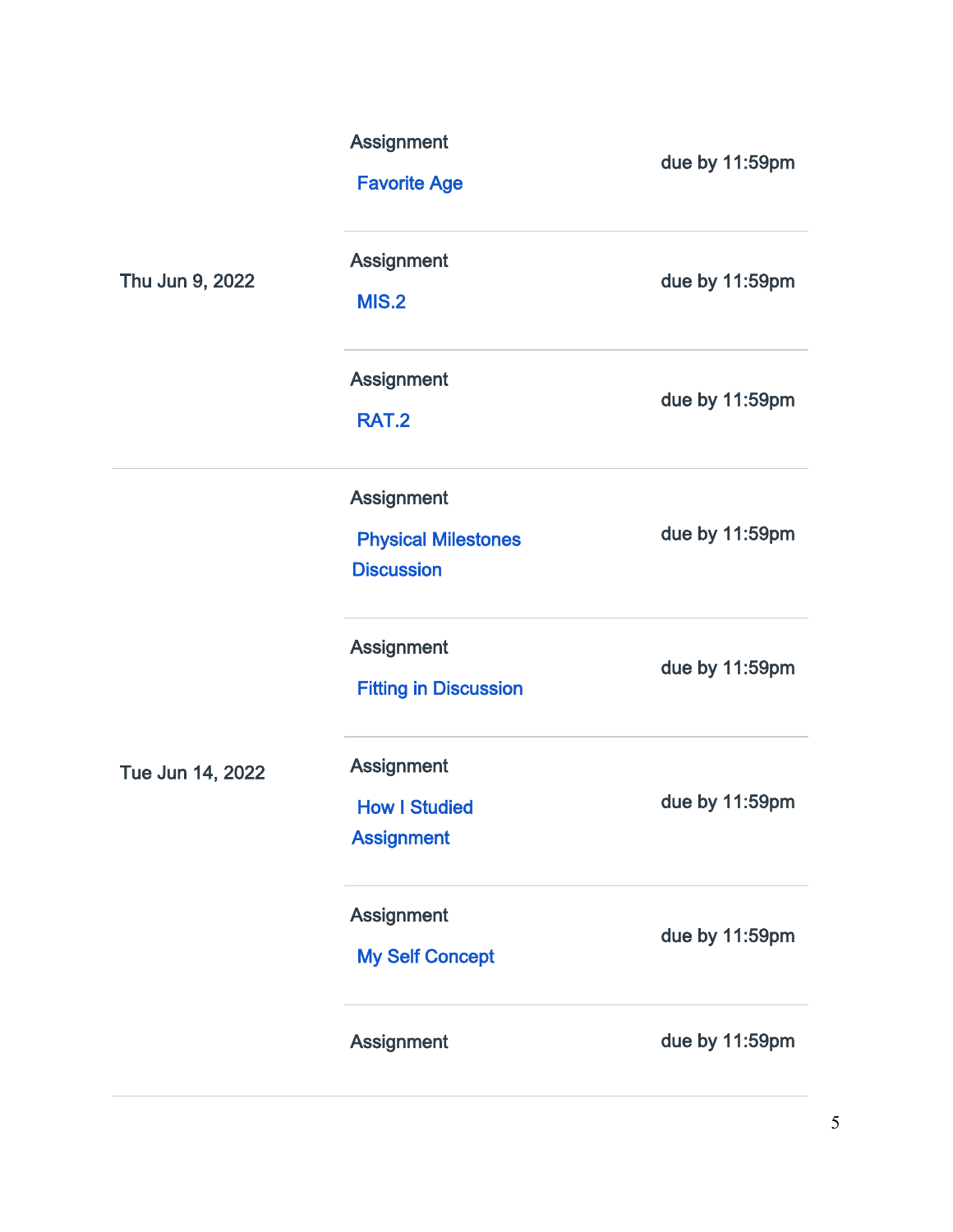# [RAT.3](https://tamuct.instructure.com/courses/10503/assignments/194866)

| Thu Jun 16, 2022 | <b>Assignment</b><br><b>EPO Test 1</b>                          | due by 11:59pm |
|------------------|-----------------------------------------------------------------|----------------|
|                  | <b>Assignment</b><br><b>New IQ Measure</b><br><b>Discussion</b> | due by 11:59pm |
| Tue Jun 21, 2022 | <b>Assignment</b><br>RAT.4                                      | due by 11:59pm |
|                  | <b>Assignment</b><br><b>Smarty Pants</b><br><b>Discussion</b>   | due by 11:59pm |
|                  | <b>Assignment</b><br><b>Special Ed Discussion</b>               | due by 11:59pm |
| Thu Jun 23, 2022 | <b>Assignment</b><br><b>First Words Discussion</b>              | due by 11:59pm |
|                  | Assignment<br><b>RAT.5</b>                                      | due by 11:59pm |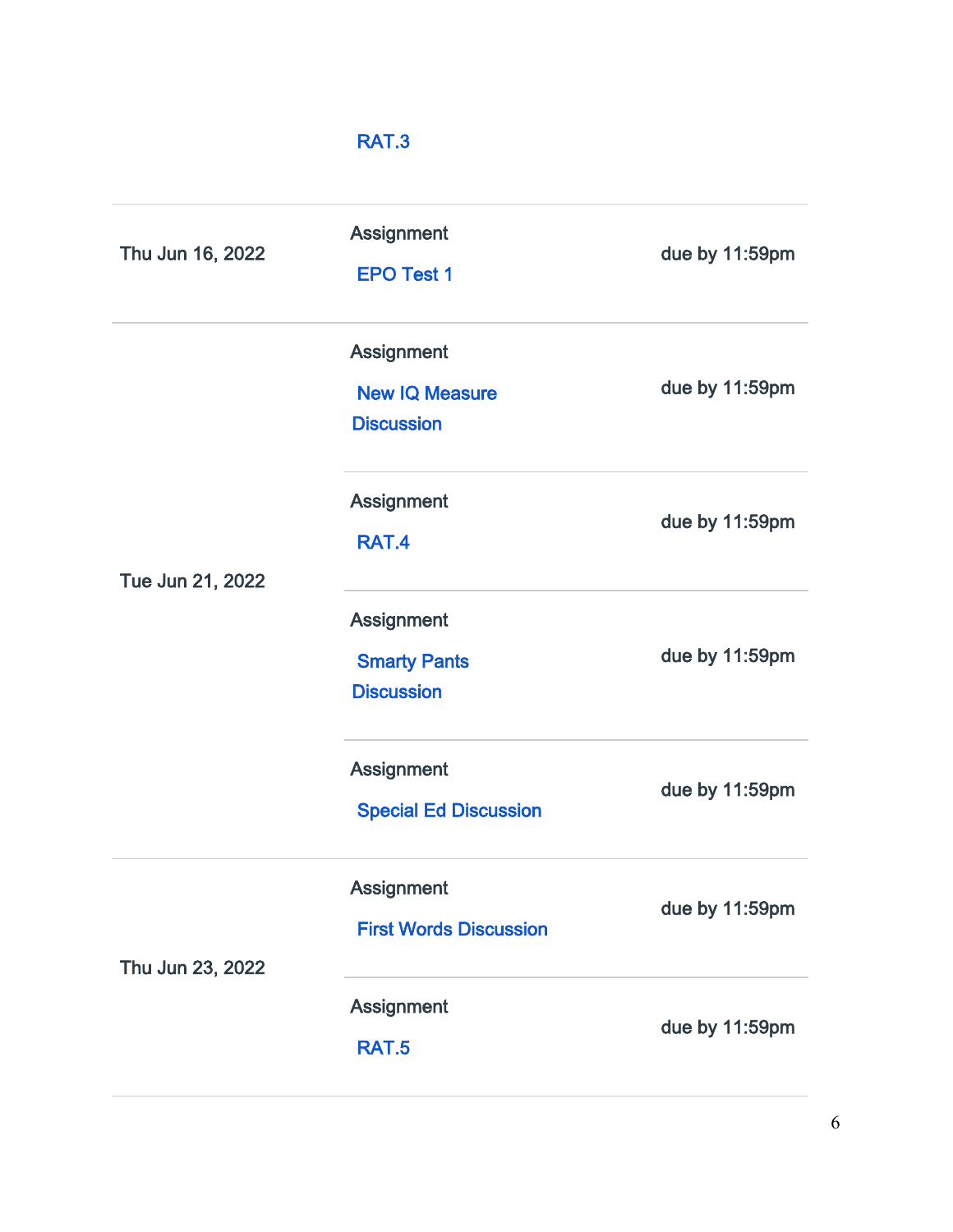|                  | Assignment<br>RAT.6                                                                     | due by 11:59pm |
|------------------|-----------------------------------------------------------------------------------------|----------------|
|                  | <b>Assignment</b><br><b>What is Culture?</b><br><b>Discussion</b>                       | due by 11:59pm |
|                  | Assignment<br><b>Your Pigeon Hole</b>                                                   | due by 11:59pm |
|                  | <b>Assignment</b><br><b>Favorite Learning</b><br><b>Technique Discussion</b>            | due by 11:59pm |
| Tue Jun 28, 2022 | <b>Assignment</b><br><b>Managing your</b><br><b>Cognitive Load</b><br><b>Discussion</b> | due by 11:59pm |
|                  | <b>Assignment</b><br><b>MIS.3</b>                                                       | due by 11:59pm |
|                  | <b>Assignment</b><br><b>Problem Solved</b><br><b>Discussion</b>                         | due by 11:59pm |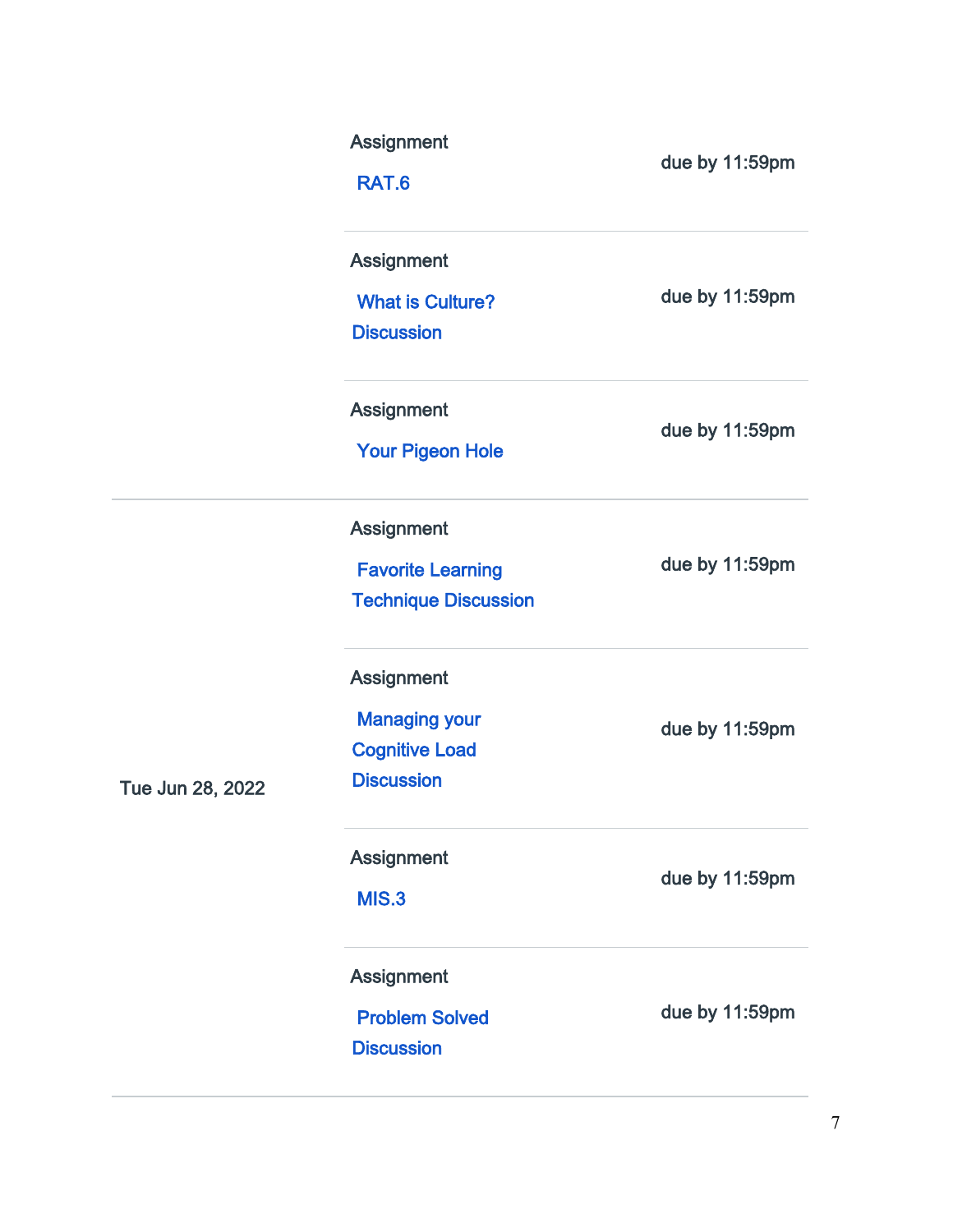|                  | Assignment<br><b>RAT.7</b>                           | due by 11:59pm |
|------------------|------------------------------------------------------|----------------|
|                  | Assignment<br><b>RAT.8</b>                           | due by 11:59pm |
|                  | <b>Assignment</b><br><b>RAT.9</b>                    | due by 11:59pm |
|                  | <b>Assignment</b><br><b>Training Discussion</b>      | due by 11:59pm |
|                  | <b>Assignment</b><br><b>You Know Discussion</b>      | due by 11:59pm |
| Thu Jun 30, 2022 | Assignment<br><b>EPO Test 2</b>                      | due by 11:59pm |
| Tue Jul 12, 2022 | <b>Assignment</b><br>Do we all think<br>differently? | due by 11:59pm |
|                  | <b>Assignment</b><br><b>Goal-den Moment</b>          | due by 11:59pm |

i,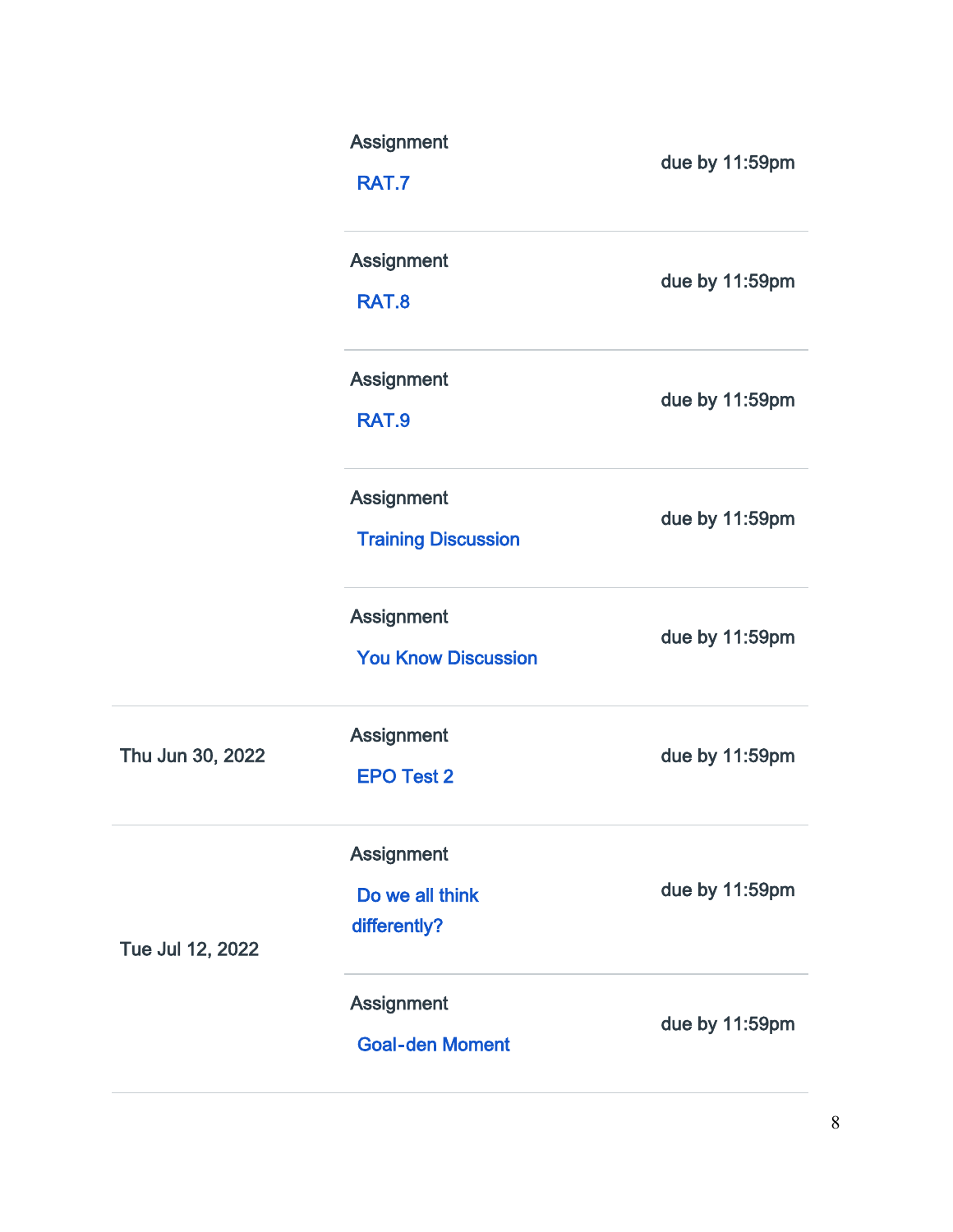| <b>Assignment</b><br><b>How I should Study</b><br><b>Directions and</b><br><b>Assignment</b> | due by 11:59pm |
|----------------------------------------------------------------------------------------------|----------------|
| <b>Assignment</b><br><b>Learning from Models</b>                                             | due by 11:59pm |
| <b>Assignment</b><br><b>MIS.5</b>                                                            | due by 11:59pm |
| <b>Assignment</b><br><b>MIS.6</b>                                                            | due by 11:59pm |
| <b>Assignment</b><br><b>RAT.10</b>                                                           | due by 11:59pm |
| <b>Assignment</b><br><b>RAT.11</b>                                                           | due by 11:59pm |
| <b>Assignment</b><br><b>RAT.12</b>                                                           | due by 11:59pm |
| <b>Assignment</b>                                                                            | due by 11:59pm |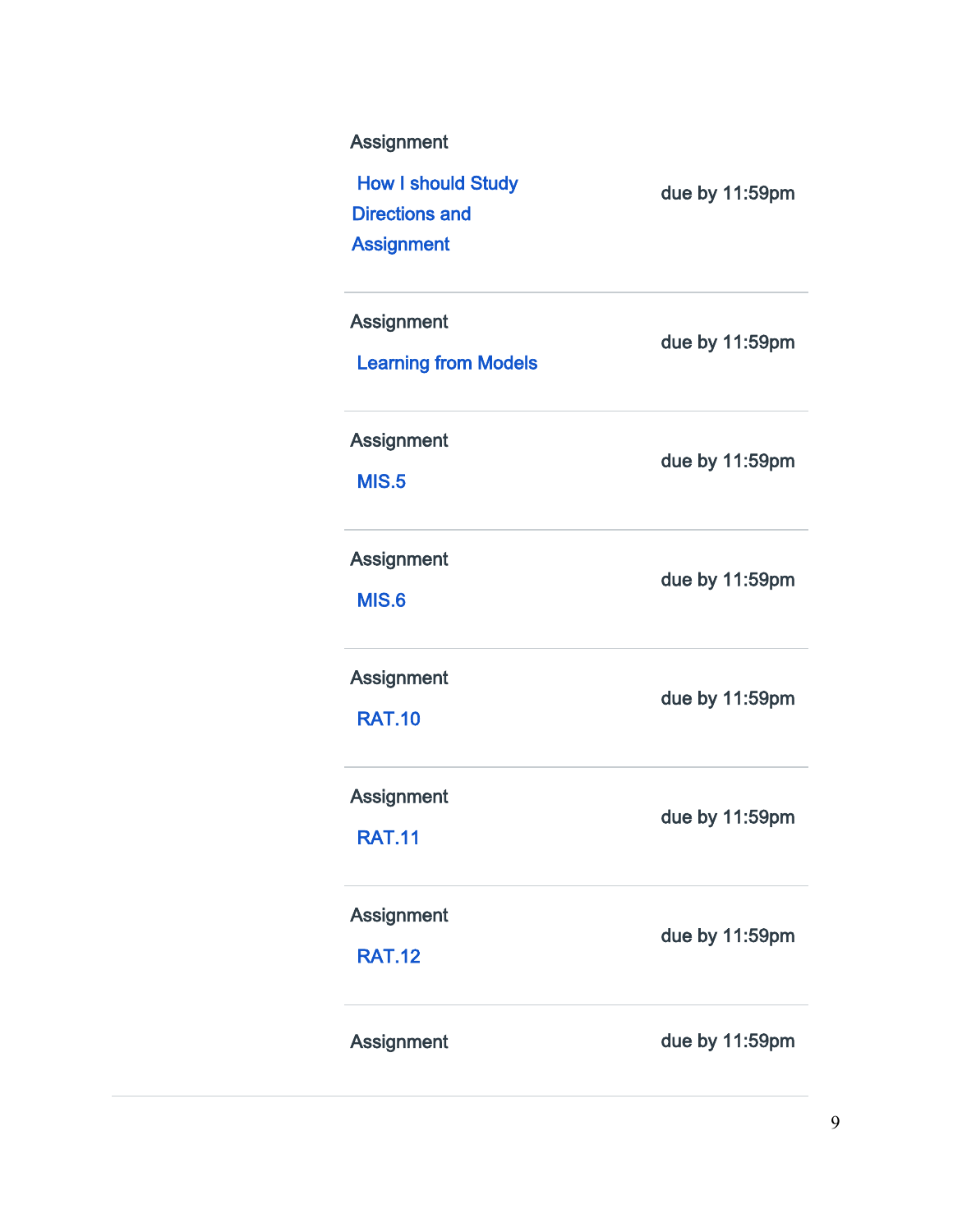# [What's my Motivation?](https://tamuct.instructure.com/courses/10503/assignments/194907)

| Thu Jul 14, 2022 | <b>Assignment</b><br><b>EPO Test 3</b>                    | due by 11:59pm |
|------------------|-----------------------------------------------------------|----------------|
| Tue Jul 19, 2022 | Assignment<br><b>MIS.7</b>                                | due by 11:59pm |
|                  | <b>Assignment</b><br><b>RAT.13</b>                        | due by 11:59pm |
|                  | Assignment<br><b>RAT.14</b>                               | due by 11:59pm |
|                  | <b>Assignment</b><br><b>Why Bully?</b>                    | due by 11:59pm |
|                  | Assignment<br><b>Worst Classroom</b><br><b>Discussion</b> | due by 11:59pm |
|                  | Assignment<br><b>Your Favorite Teacher</b>                | due by 11:59pm |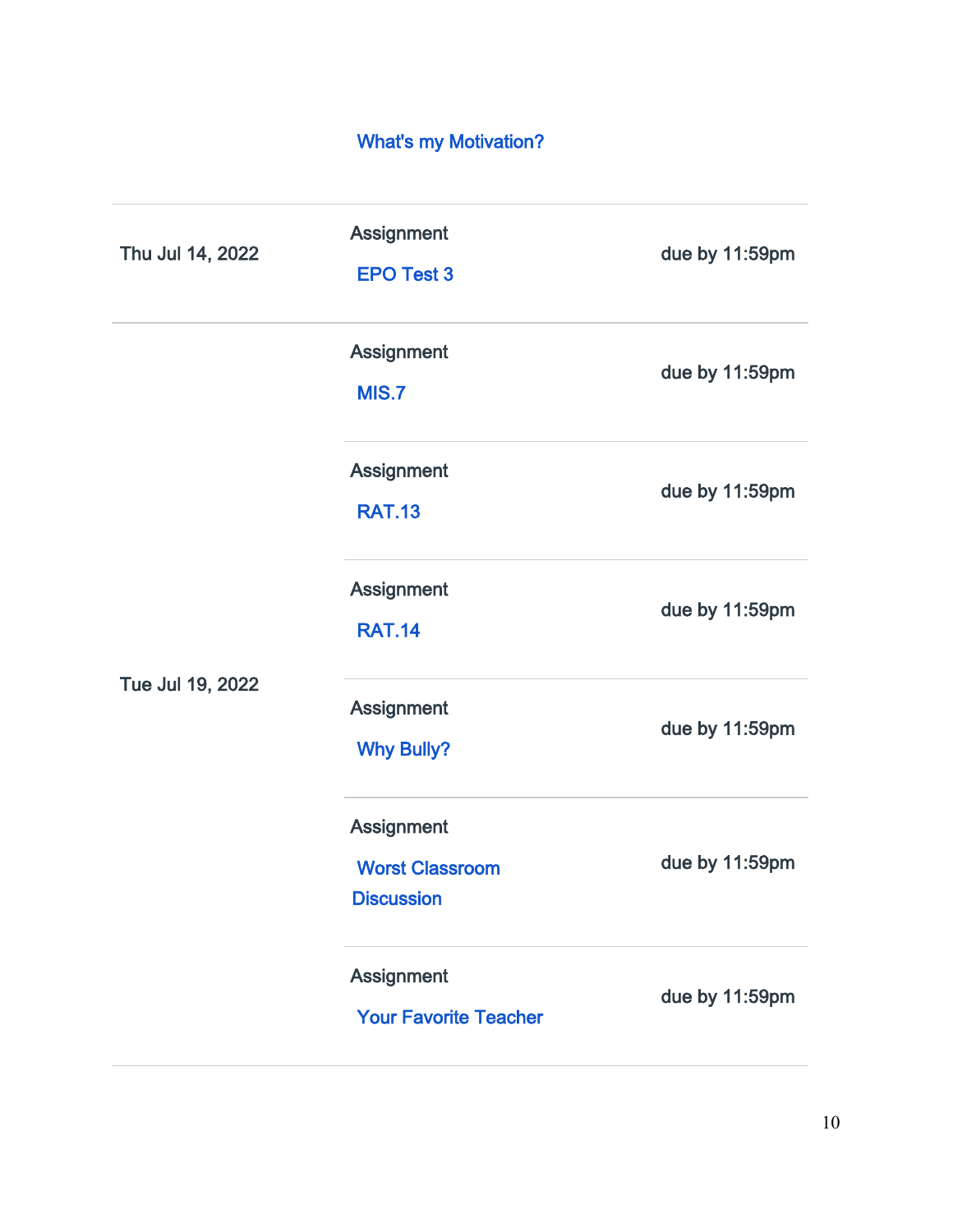| Thu Jul 21, 2022 | <b>Assignment</b><br><b>EPO Test 4</b>           | due by 11:59pm |
|------------------|--------------------------------------------------|----------------|
|                  | <b>Assignment</b><br><b>New Study Plan</b>       | due by 11:59pm |
| Tue Jul 26, 2022 | <b>Assignment</b><br><b>RAT.15</b>               | due by 11:59pm |
|                  | <b>Assignment</b><br><b>Worst. Test. Ever.</b>   | due by 11:59pm |
| Thu Jul 28, 2022 | <b>Assignment</b><br><b>End of Course Survey</b> | due by 12pm    |
|                  | <b>Assignment</b><br><b>EPO Test 5</b>           | due by 11:59pm |

 **Important University Dates: See the University calendar.**

## **TECHNOLOGY REQUIREMENTS AND SUPPORT**

## **Technology Requirements**

This course will use the A&M-Central Texas Instructure Canvas learning management system. We strongly recommend the latest versions of Chrome or Firefox browsers. Canvas no longer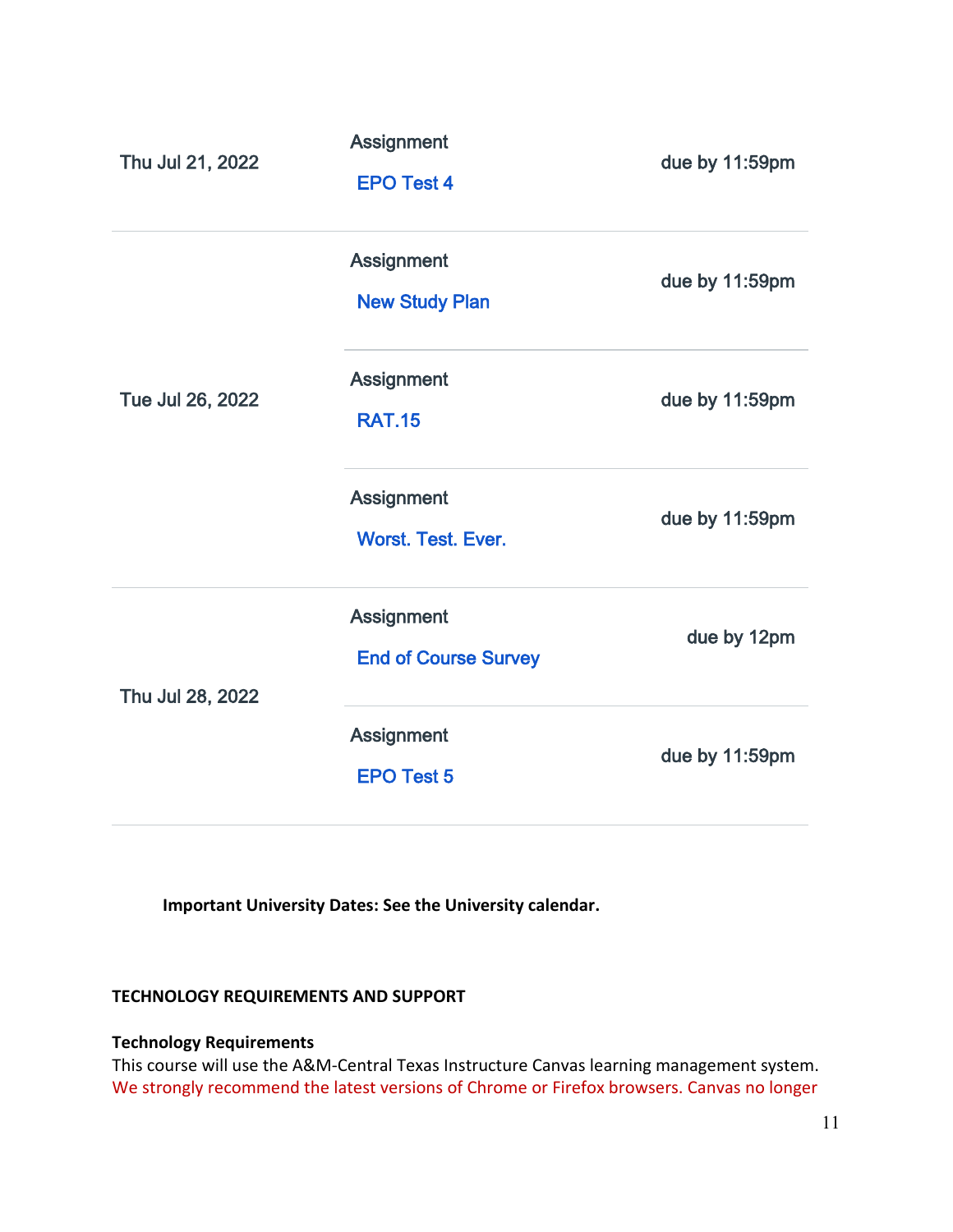#### supports any version of Internet Explorer.

Logon to A&M-Central Texas Canvas [https://tamuct.instructure.com/] or access Canvas through the TAMUCT Online link in myCT [https://tamuct.onecampus.com/]. You will log in through our Microsoft portal.

Username: Your MyCT email address. Password: Your MyCT password

## **Canvas Support**

Use the Canvas Help link, located at the bottom of the left-hand menu, for issues with Canvas. You can select "Chat with Canvas Support," submit a support request through "Report a Problem," or call the Canvas support line: 1-844-757-0953.

For issues related to course content and requirements, contact your instructor.

## **Online Proctored Testing**

A&M-Central Texas uses Proctorio for online identity verification and proctored testing. This service is provided at no direct cost to students. If the course requires identity verification or proctored testing, the technology requirements are: Any computer meeting the minimum computing requirements, plus web camera, speaker, and microphone (or headset). Proctorio also requires the Chrome web browser with their custom plug in.

## **Other Technology Support**

For log-in problems, students should contact Help Desk Central 24 hours a day, 7 days a week

Email: [helpdesk@tamu.edu](mailto:helpdesk@tamu.edu) Phone: (254) 519-5466 [Web Chat:](http://hdc.tamu.edu/) [http://hdc.tamu.edu] *Please let the support technician know you are an A&M-Central Texas student.*

#### **UNIVERSITY RESOURCES, PROCEDURES, AND GUIDELINES**

#### **Drop Policy**

If you discover that you need to drop this class, you must complete the [Drop Request](https://dynamicforms.ngwebsolutions.com/casAuthentication.ashx?InstID=eaed95b9-f2be-45f3-a37d-46928168bc10&targetUrl=https%3A%2F%2Fdynamicforms.ngwebsolutions.com%2FSubmit%2FForm%2FStart%2F53b8369e-0502-4f36-be43-f02a4202f612) Dynamic Form through Warrior Web.

[https://dynamicforms.ngwebsolutions.com/casAuthentication.ashx?InstID=eaed95b9-f2be-45f3-a37d-

46928168bc10&targetUrl=https%3A%2F%2Fdynamicforms.ngwebsolutions.com%2FSubmit%2F Form%2FStart%2F53b8369e-0502-4f36-be43-f02a4202f612].

Faculty cannot drop students; this is always the responsibility of the student. The Registrar's Office will provide a deadline on the Academic Calendar for which the form must be completed. Once you submit the completed form to the Registrar's Office, you must go into Warrior Web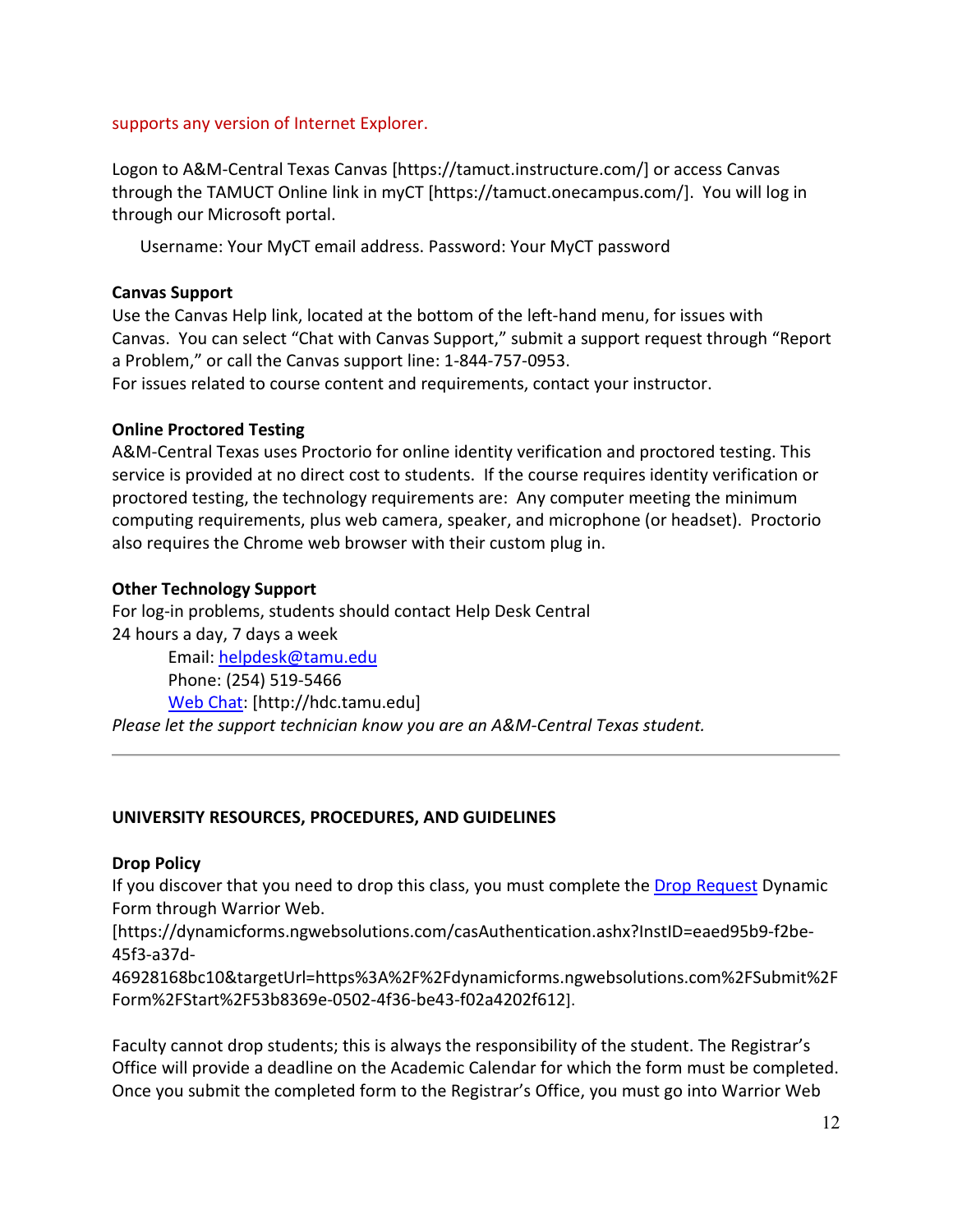and confirm that you are no longer enrolled. If you still show as enrolled, FOLLOW-UP with the Registrar's Office immediately. You are to attend class until the procedure is complete to avoid penalty for absence. Should you miss the drop deadline or fail to follow the procedure, you will receive an F in the course, which may affect your financial aid and/or VA educational benefits.

## **Academic Integrity**

Texas A&M University -Central Texas values the integrity of the academic enterprise and strives for the highest standards of academic conduct. A&M-Central Texas expects its students, faculty, and staff to support the adherence to high standards of personal and scholarly conduct to preserve the honor and integrity of the creative community. Academic integrity is defined as a commitment to honesty, trust, fairness, respect, and responsibility. Any deviation by students from this expectation may result in a failing grade for the assignment and potentially a failing grade for the course. Academic misconduct is any act that improperly affects a true and honest evaluation of a student's academic performance and includes, but is not limited to, working with others in an unauthorized manner, cheating on an examination or other academic work, plagiarism and improper citation of sources, using another student's work, collusion, and the abuse of resource materials. All academic misconduct concerns will be referred to the university's Office of Student Conduct. Ignorance of the university's standards and expectations is never an excuse to act with a lack of integrity. When in doubt on collaboration, citation, or any issue, please contact your instructor before taking a course of action.

## For more [information regarding the Student Conduct process,](https://www.tamuct.edu/student-affairs/student-conduct.html)

[https://www.tamuct.edu/student-affairs/student-conduct.html]. If you know of potential honor violations by other students, you may [submit a report,](https://cm.maxient.com/reportingform.php?TAMUCentralTexas&layout_id=0) [https://cm.maxient.com/reportingform.php?TAMUCentralTexas&layout\_id=0].

# **Academic Accommodations**

At Texas A&M University-Central Texas, we value an inclusive learning environment where every student has an equal chance to succeed and has the right to a barrier-free education. The Office of Access and Inclusion is responsible for ensuring that students with a disability receive equal access to the university's programs, services and activities. If you believe you have a disability requiring reasonable accommodations please contact the Office of Access and Inclusion, WH-212; or call (254) 501-5836. Any information you provide is private and confidential and will be treated as such.

For more information please visit our **Access & Inclusion Canvas page (log-in required)** [https://tamuct.instructure.com/courses/717]

# **Important information for Pregnant and/or Parenting Students**

Texas A&M University-Central Texas supports students who are pregnant and/or parenting. In accordance with requirements of Title IX and related guidance from US Department of Education's Office of Civil Rights, the Dean of Student Affairs' Office can assist students who are pregnant and/or parenting in seeking accommodations related to pregnancy and/or parenting.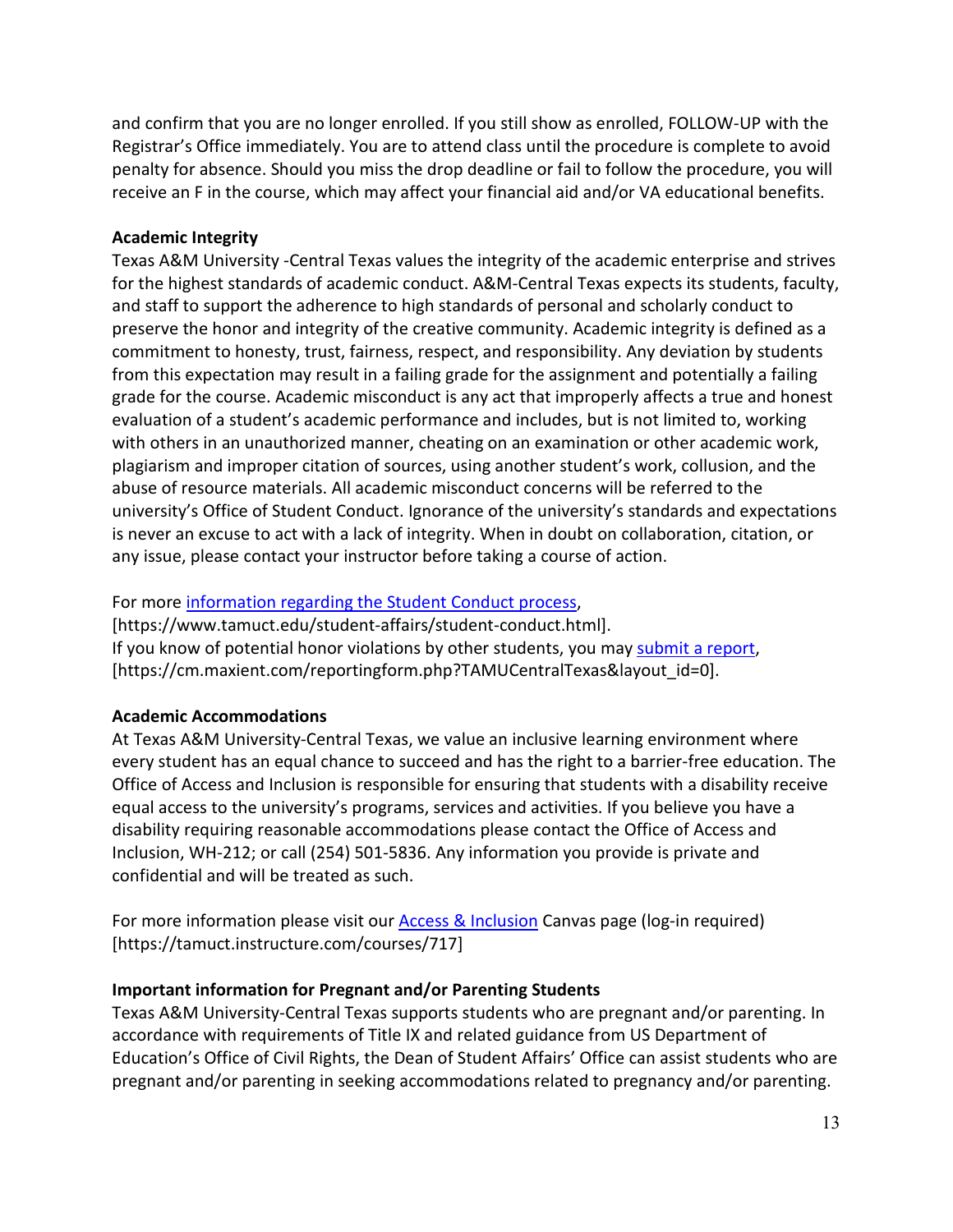Students should seek out assistance as early in the pregnancy as possible. For more information, please visit [Student Affairs](https://www.tamuct.edu/student-affairs/index.html) [https://www.tamuct.edu/student-affairs/index.html]. Students may also contact the institution's Title IX Coordinator. If you would like to read more about these [requirements and guidelines](http://www2.ed.gov/about/offices/list/ocr/docs/pregnancy.pdf) online, please visit the website [http://www2.ed.gov/about/offices/list/ocr/docs/pregnancy.pdf].

Title IX of the Education Amendments Act of 1972 prohibits discrimination on the basis of sex and gender–including pregnancy, parenting, and all related conditions. A&M-Central Texas is able to provide flexible and individualized reasonable accommodation to pregnant and parenting students. All pregnant and parenting students should contact the Associate Dean in the Division of Student Affairs at (254) 501-5909 to seek out assistance. Students may also contact the University's Title IX Coordinator.

# **Tutoring**

Tutoring is available to all A&M-Central Texas students, on a remote online basis. Visit the Academic Support Community in Canvas to view schedules and contact information. Subjects tutored on campus include Accounting, Advanced Math, Biology, Finance, Statistics, Mathematics, and Study Skills. Tutors will return at the Tutoring Center in Warrior Hall, Suite 111 in the Fall 2020. Student success coaching is available online upon request.

If you have a question regarding tutor schedules, need to schedule a tutoring session, are interested in becoming a tutor, success coaching, or have any other question, contact Academic Support Programs at (254) 501-5836, visit the Office of Student Success at 212F Warrior Hall, or by emailing studentsuccess@tamuct.edu .

Chat live with a tutor 24/7 for almost any subject from on your computer! Tutor.com is an online tutoring platform that enables A&M-Central Texas students to log in and receive online tutoring support at no additional cost. This tool provides tutoring in over 40 subject areas except writing support. Access Tutor.com through Canvas.

# **University Writing Center**

The University Writing Center (UWC) at Texas A&M University–Central Texas (TAMUCT) is a free service open to all TAMUCT students. For the Summer 2020 semester, all services will be online as a result of the COVID-19 pandemic. The hours of operation are from 10:00 a.m.-4:00 p.m. Monday thru Thursday with satellite hours online Monday thru Thursday from 6:00-9:00 p.m. This summer, the UWC is also offering hours from 12:00-3:00 p.m. on Saturdays starting June 27th and ending July 18th.

Tutors are prepared to help writers of all levels and abilities at any stage of the writing process. While tutors will not write, edit, or grade papers, they will assist students in developing more effective composing practices. By providing a practice audience for students' ideas and writing, our tutors highlight the ways in which they read and interpret students' texts, offering guidance and support throughout the various stages of the writing process. In addition, students may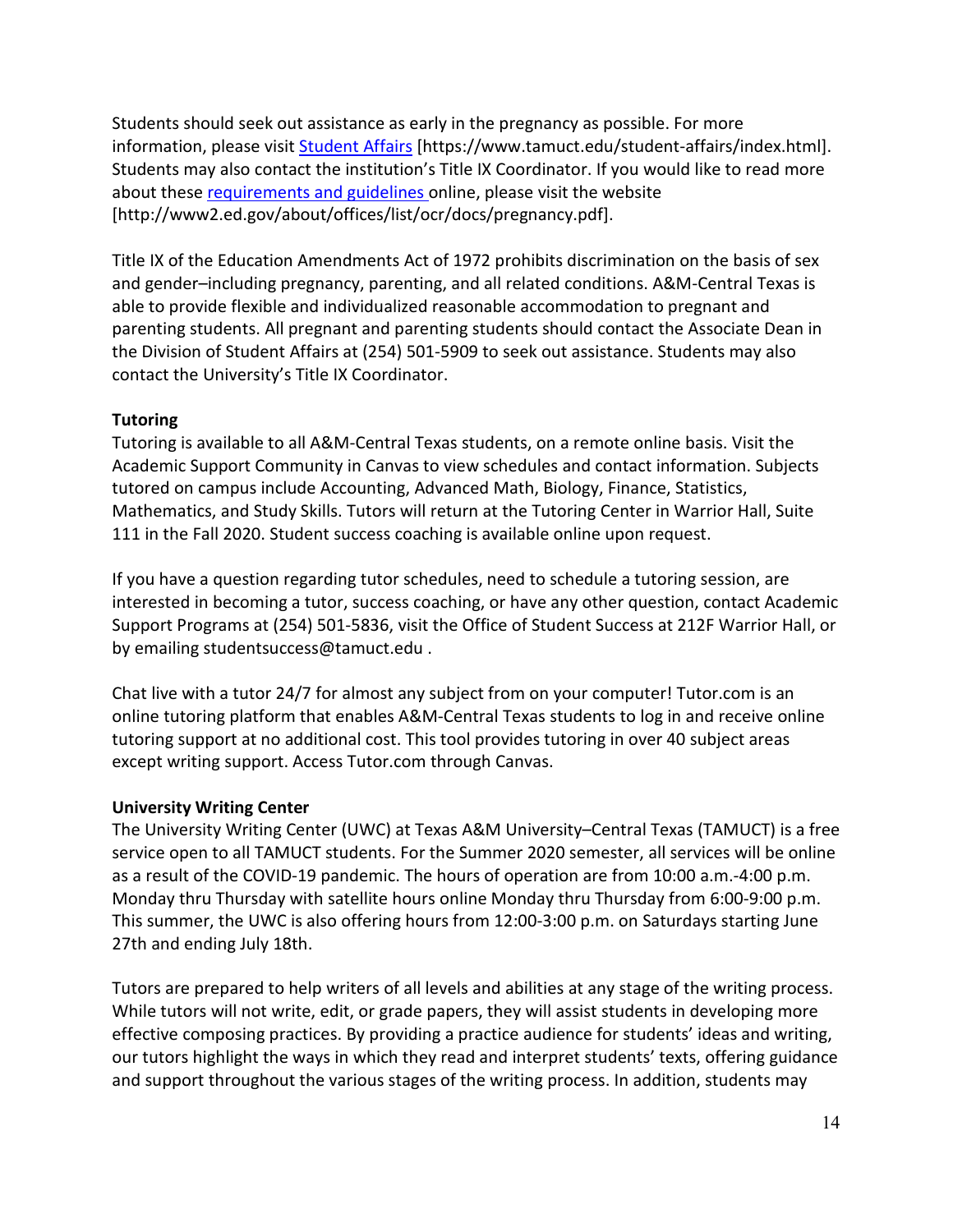work independently in the UWC by checking out a laptop that runs the Microsoft Office suite and connects to WIFI, or by consulting our resources on writing, including all of the relevant style guides. Whether you need help brainstorming ideas, organizing an essay, proofreading, understanding proper citation practices, or just want a quiet place to work, the UWC is here to help!

Students may arrange a one-to-one session with a trained and experienced writing tutor by making an appointment via [WCOnline](https://tamuct.mywconline.com/) [https://tamuct.mywconline.com/]. In addition, you can email Dr. Bruce Bowles Jr. at [bruce.bowles@tamuct.edu](mailto:bruce.bowles@tamuct.edu) if you have any questions about the UWC and/or need any assistance with scheduling.

## **University Library**

The University Library provides many services in support of research across campus and at a distance. We offer over 200 electronic databases containing approximately 250,000 eBooks and 82,000 journals, in addition to the 85,000 items in our print collection, which can be mailed to students who live more than 50 miles from campus. Research guides for each subject taught at A&M-Central Texas are available through our website to help students navigate these resources. On campus, the library offers technology including cameras, laptops, microphones, webcams, and digital sound recorders.

Research assistance from a librarian is also available 24 hours a day through our online chat service, and at the reference desk when the library is open. Research sessions can be scheduled for more comprehensive assistance, and may take place on Skype or in-person at the library. Assistance may cover many topics, including how to find articles in peer-reviewed journals, how to cite resources, and how to piece together research for written assignments.

Our 27,000-square-foot facility on the A&M-Central Texas main campus includes student lounges, private study rooms, group work spaces, computer labs, family areas suitable for all ages, and many other features. Services such as interlibrary loan, TexShare, binding, and laminating are available. The library frequently offers workshops, tours, readings, and other events. For more information, please visit our [Library website](https://tamuct.libguides.com/index) [http://tamuct.libguides.com/index].

# **A Note about Sexual Violence at A&M-Central Texas**

Sexual violence is a serious safety, social justice, and public health issue. The university offers support for anyone struggling with these issues. University faculty are mandated reporters, so if someone discloses that they were sexually assaulted (or a victim of Domestic/Dating Violence or Stalking) while a student at TAMUCT, faculty members are required to inform the Title IX Office. If you want to discuss any of these issues confidentially, you can do so through Student Counseling (254-501-5955) located on the second floor of Warrior Hall (207L).

Sexual violence can occur on our campus because predators often feel emboldened, and victims often feel silenced or shamed. It is incumbent on ALL of us to find ways to actively create environments that tell predators we don't agree with their behaviors and tell survivors we will support them. Your actions matter. Don't be a bystander; be an agent of change. For